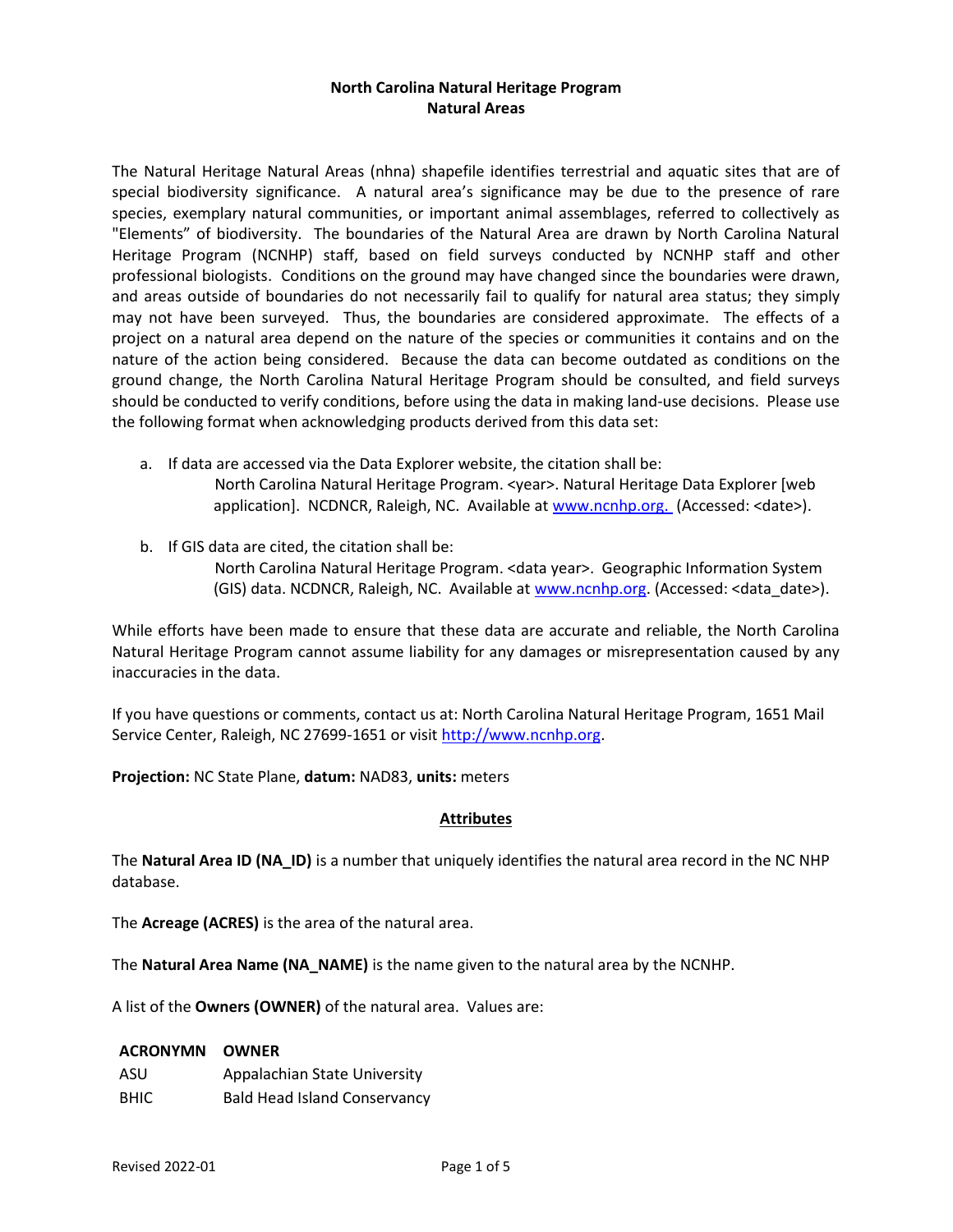| Catawba College<br>Chowan College<br><b>Cherokee Indian Reservation</b><br>Catawba Lands Conservancy<br>Carolina Land and Lakes RC&D<br>Carolina Mountains Land Conservancy<br><b>Conservation Trust of North Carolina</b><br>NC DNCR, Clean Water Management Trust Fund<br>Duke University<br>Elizabeth City State University<br>East Carolina University<br><b>Eno River Association</b><br>Foothills Conservancy of North Carolina<br><b>Felburn Foundation</b><br><b>Highlands Biological Foundation</b><br><b>High Country Conservancy</b><br><b>Highlands-Cashiers Land Trust</b><br>Humane Society Wildlife Land Trust<br>Johnston Community College<br>Local government (county or municipal)<br>Lumber River Conservancy<br>Land Trust for Central North Carolina<br>Land Trust for the Little Tennessee<br><b>Martin Community College</b><br>National Audubon Society<br><b>NC Arboretum</b><br>NC DNCR, Aquariums<br>North Carolina Botanical Garden Foundation<br>North Carolina Coastal Federation<br>North Carolina Coastal Land Trust<br>NC Department of Agriculture<br>NC DNCR, Division of Coastal Management<br>NC DEQ, Division of Marine Fisheries<br>NC DEQ, Division of Mitigation Services<br>NC Department of Natural and Cultural Resources<br>NC Department of Administration<br><b>NC Department of Corrections</b><br>NC Department of Transportation<br>NC DNCR, Division of Parks and Recreation<br>NC Department of Public Safety<br>North Carolina Forestry Foundation<br>NC Department of Agriculture, Forest Service<br>North Carolina Global TransPark | <b>ACRONYMN</b> | <b>OWNER</b> |  |  |
|---------------------------------------------------------------------------------------------------------------------------------------------------------------------------------------------------------------------------------------------------------------------------------------------------------------------------------------------------------------------------------------------------------------------------------------------------------------------------------------------------------------------------------------------------------------------------------------------------------------------------------------------------------------------------------------------------------------------------------------------------------------------------------------------------------------------------------------------------------------------------------------------------------------------------------------------------------------------------------------------------------------------------------------------------------------------------------------------------------------------------------------------------------------------------------------------------------------------------------------------------------------------------------------------------------------------------------------------------------------------------------------------------------------------------------------------------------------------------------------------------------------------------------------------------------------------------------------------|-----------------|--------------|--|--|
|                                                                                                                                                                                                                                                                                                                                                                                                                                                                                                                                                                                                                                                                                                                                                                                                                                                                                                                                                                                                                                                                                                                                                                                                                                                                                                                                                                                                                                                                                                                                                                                             | <b>CATW</b>     |              |  |  |
|                                                                                                                                                                                                                                                                                                                                                                                                                                                                                                                                                                                                                                                                                                                                                                                                                                                                                                                                                                                                                                                                                                                                                                                                                                                                                                                                                                                                                                                                                                                                                                                             | <b>CHC</b>      |              |  |  |
|                                                                                                                                                                                                                                                                                                                                                                                                                                                                                                                                                                                                                                                                                                                                                                                                                                                                                                                                                                                                                                                                                                                                                                                                                                                                                                                                                                                                                                                                                                                                                                                             | <b>CHER</b>     |              |  |  |
|                                                                                                                                                                                                                                                                                                                                                                                                                                                                                                                                                                                                                                                                                                                                                                                                                                                                                                                                                                                                                                                                                                                                                                                                                                                                                                                                                                                                                                                                                                                                                                                             | <b>CLC</b>      |              |  |  |
|                                                                                                                                                                                                                                                                                                                                                                                                                                                                                                                                                                                                                                                                                                                                                                                                                                                                                                                                                                                                                                                                                                                                                                                                                                                                                                                                                                                                                                                                                                                                                                                             | <b>CLL</b>      |              |  |  |
|                                                                                                                                                                                                                                                                                                                                                                                                                                                                                                                                                                                                                                                                                                                                                                                                                                                                                                                                                                                                                                                                                                                                                                                                                                                                                                                                                                                                                                                                                                                                                                                             | <b>CMLC</b>     |              |  |  |
|                                                                                                                                                                                                                                                                                                                                                                                                                                                                                                                                                                                                                                                                                                                                                                                                                                                                                                                                                                                                                                                                                                                                                                                                                                                                                                                                                                                                                                                                                                                                                                                             | <b>CTNC</b>     |              |  |  |
|                                                                                                                                                                                                                                                                                                                                                                                                                                                                                                                                                                                                                                                                                                                                                                                                                                                                                                                                                                                                                                                                                                                                                                                                                                                                                                                                                                                                                                                                                                                                                                                             | <b>CWMTF</b>    |              |  |  |
|                                                                                                                                                                                                                                                                                                                                                                                                                                                                                                                                                                                                                                                                                                                                                                                                                                                                                                                                                                                                                                                                                                                                                                                                                                                                                                                                                                                                                                                                                                                                                                                             | <b>DUKE</b>     |              |  |  |
|                                                                                                                                                                                                                                                                                                                                                                                                                                                                                                                                                                                                                                                                                                                                                                                                                                                                                                                                                                                                                                                                                                                                                                                                                                                                                                                                                                                                                                                                                                                                                                                             | ECSU            |              |  |  |
|                                                                                                                                                                                                                                                                                                                                                                                                                                                                                                                                                                                                                                                                                                                                                                                                                                                                                                                                                                                                                                                                                                                                                                                                                                                                                                                                                                                                                                                                                                                                                                                             | ECU             |              |  |  |
|                                                                                                                                                                                                                                                                                                                                                                                                                                                                                                                                                                                                                                                                                                                                                                                                                                                                                                                                                                                                                                                                                                                                                                                                                                                                                                                                                                                                                                                                                                                                                                                             | <b>ERA</b>      |              |  |  |
|                                                                                                                                                                                                                                                                                                                                                                                                                                                                                                                                                                                                                                                                                                                                                                                                                                                                                                                                                                                                                                                                                                                                                                                                                                                                                                                                                                                                                                                                                                                                                                                             | <b>FCNC</b>     |              |  |  |
|                                                                                                                                                                                                                                                                                                                                                                                                                                                                                                                                                                                                                                                                                                                                                                                                                                                                                                                                                                                                                                                                                                                                                                                                                                                                                                                                                                                                                                                                                                                                                                                             | FEL.            |              |  |  |
|                                                                                                                                                                                                                                                                                                                                                                                                                                                                                                                                                                                                                                                                                                                                                                                                                                                                                                                                                                                                                                                                                                                                                                                                                                                                                                                                                                                                                                                                                                                                                                                             | <b>HBF</b>      |              |  |  |
|                                                                                                                                                                                                                                                                                                                                                                                                                                                                                                                                                                                                                                                                                                                                                                                                                                                                                                                                                                                                                                                                                                                                                                                                                                                                                                                                                                                                                                                                                                                                                                                             | <b>HCC</b>      |              |  |  |
|                                                                                                                                                                                                                                                                                                                                                                                                                                                                                                                                                                                                                                                                                                                                                                                                                                                                                                                                                                                                                                                                                                                                                                                                                                                                                                                                                                                                                                                                                                                                                                                             | <b>HCLT</b>     |              |  |  |
|                                                                                                                                                                                                                                                                                                                                                                                                                                                                                                                                                                                                                                                                                                                                                                                                                                                                                                                                                                                                                                                                                                                                                                                                                                                                                                                                                                                                                                                                                                                                                                                             | <b>HSWLT</b>    |              |  |  |
|                                                                                                                                                                                                                                                                                                                                                                                                                                                                                                                                                                                                                                                                                                                                                                                                                                                                                                                                                                                                                                                                                                                                                                                                                                                                                                                                                                                                                                                                                                                                                                                             | JCC             |              |  |  |
|                                                                                                                                                                                                                                                                                                                                                                                                                                                                                                                                                                                                                                                                                                                                                                                                                                                                                                                                                                                                                                                                                                                                                                                                                                                                                                                                                                                                                                                                                                                                                                                             | <b>LOCAL</b>    |              |  |  |
|                                                                                                                                                                                                                                                                                                                                                                                                                                                                                                                                                                                                                                                                                                                                                                                                                                                                                                                                                                                                                                                                                                                                                                                                                                                                                                                                                                                                                                                                                                                                                                                             | LRC             |              |  |  |
|                                                                                                                                                                                                                                                                                                                                                                                                                                                                                                                                                                                                                                                                                                                                                                                                                                                                                                                                                                                                                                                                                                                                                                                                                                                                                                                                                                                                                                                                                                                                                                                             | <b>LTCNC</b>    |              |  |  |
|                                                                                                                                                                                                                                                                                                                                                                                                                                                                                                                                                                                                                                                                                                                                                                                                                                                                                                                                                                                                                                                                                                                                                                                                                                                                                                                                                                                                                                                                                                                                                                                             | LTLT            |              |  |  |
|                                                                                                                                                                                                                                                                                                                                                                                                                                                                                                                                                                                                                                                                                                                                                                                                                                                                                                                                                                                                                                                                                                                                                                                                                                                                                                                                                                                                                                                                                                                                                                                             | <b>MCC</b>      |              |  |  |
|                                                                                                                                                                                                                                                                                                                                                                                                                                                                                                                                                                                                                                                                                                                                                                                                                                                                                                                                                                                                                                                                                                                                                                                                                                                                                                                                                                                                                                                                                                                                                                                             | <b>NAS</b>      |              |  |  |
|                                                                                                                                                                                                                                                                                                                                                                                                                                                                                                                                                                                                                                                                                                                                                                                                                                                                                                                                                                                                                                                                                                                                                                                                                                                                                                                                                                                                                                                                                                                                                                                             | <b>NCA</b>      |              |  |  |
|                                                                                                                                                                                                                                                                                                                                                                                                                                                                                                                                                                                                                                                                                                                                                                                                                                                                                                                                                                                                                                                                                                                                                                                                                                                                                                                                                                                                                                                                                                                                                                                             | <b>NCAQU</b>    |              |  |  |
|                                                                                                                                                                                                                                                                                                                                                                                                                                                                                                                                                                                                                                                                                                                                                                                                                                                                                                                                                                                                                                                                                                                                                                                                                                                                                                                                                                                                                                                                                                                                                                                             | <b>NCBGF</b>    |              |  |  |
|                                                                                                                                                                                                                                                                                                                                                                                                                                                                                                                                                                                                                                                                                                                                                                                                                                                                                                                                                                                                                                                                                                                                                                                                                                                                                                                                                                                                                                                                                                                                                                                             | <b>NCCF</b>     |              |  |  |
|                                                                                                                                                                                                                                                                                                                                                                                                                                                                                                                                                                                                                                                                                                                                                                                                                                                                                                                                                                                                                                                                                                                                                                                                                                                                                                                                                                                                                                                                                                                                                                                             | <b>NCCLT</b>    |              |  |  |
|                                                                                                                                                                                                                                                                                                                                                                                                                                                                                                                                                                                                                                                                                                                                                                                                                                                                                                                                                                                                                                                                                                                                                                                                                                                                                                                                                                                                                                                                                                                                                                                             | <b>NCDA</b>     |              |  |  |
|                                                                                                                                                                                                                                                                                                                                                                                                                                                                                                                                                                                                                                                                                                                                                                                                                                                                                                                                                                                                                                                                                                                                                                                                                                                                                                                                                                                                                                                                                                                                                                                             | <b>NCDCM</b>    |              |  |  |
|                                                                                                                                                                                                                                                                                                                                                                                                                                                                                                                                                                                                                                                                                                                                                                                                                                                                                                                                                                                                                                                                                                                                                                                                                                                                                                                                                                                                                                                                                                                                                                                             | <b>NCDMF</b>    |              |  |  |
|                                                                                                                                                                                                                                                                                                                                                                                                                                                                                                                                                                                                                                                                                                                                                                                                                                                                                                                                                                                                                                                                                                                                                                                                                                                                                                                                                                                                                                                                                                                                                                                             | <b>NCDMS</b>    |              |  |  |
|                                                                                                                                                                                                                                                                                                                                                                                                                                                                                                                                                                                                                                                                                                                                                                                                                                                                                                                                                                                                                                                                                                                                                                                                                                                                                                                                                                                                                                                                                                                                                                                             | <b>NCDNCR</b>   |              |  |  |
|                                                                                                                                                                                                                                                                                                                                                                                                                                                                                                                                                                                                                                                                                                                                                                                                                                                                                                                                                                                                                                                                                                                                                                                                                                                                                                                                                                                                                                                                                                                                                                                             | <b>NCDOA</b>    |              |  |  |
|                                                                                                                                                                                                                                                                                                                                                                                                                                                                                                                                                                                                                                                                                                                                                                                                                                                                                                                                                                                                                                                                                                                                                                                                                                                                                                                                                                                                                                                                                                                                                                                             | <b>NCDOC</b>    |              |  |  |
|                                                                                                                                                                                                                                                                                                                                                                                                                                                                                                                                                                                                                                                                                                                                                                                                                                                                                                                                                                                                                                                                                                                                                                                                                                                                                                                                                                                                                                                                                                                                                                                             | <b>NCDOT</b>    |              |  |  |
|                                                                                                                                                                                                                                                                                                                                                                                                                                                                                                                                                                                                                                                                                                                                                                                                                                                                                                                                                                                                                                                                                                                                                                                                                                                                                                                                                                                                                                                                                                                                                                                             | <b>NCDPR</b>    |              |  |  |
|                                                                                                                                                                                                                                                                                                                                                                                                                                                                                                                                                                                                                                                                                                                                                                                                                                                                                                                                                                                                                                                                                                                                                                                                                                                                                                                                                                                                                                                                                                                                                                                             | <b>NCDPS</b>    |              |  |  |
|                                                                                                                                                                                                                                                                                                                                                                                                                                                                                                                                                                                                                                                                                                                                                                                                                                                                                                                                                                                                                                                                                                                                                                                                                                                                                                                                                                                                                                                                                                                                                                                             | <b>NCFF</b>     |              |  |  |
|                                                                                                                                                                                                                                                                                                                                                                                                                                                                                                                                                                                                                                                                                                                                                                                                                                                                                                                                                                                                                                                                                                                                                                                                                                                                                                                                                                                                                                                                                                                                                                                             | <b>NCFS</b>     |              |  |  |
|                                                                                                                                                                                                                                                                                                                                                                                                                                                                                                                                                                                                                                                                                                                                                                                                                                                                                                                                                                                                                                                                                                                                                                                                                                                                                                                                                                                                                                                                                                                                                                                             | <b>NCGTP</b>    |              |  |  |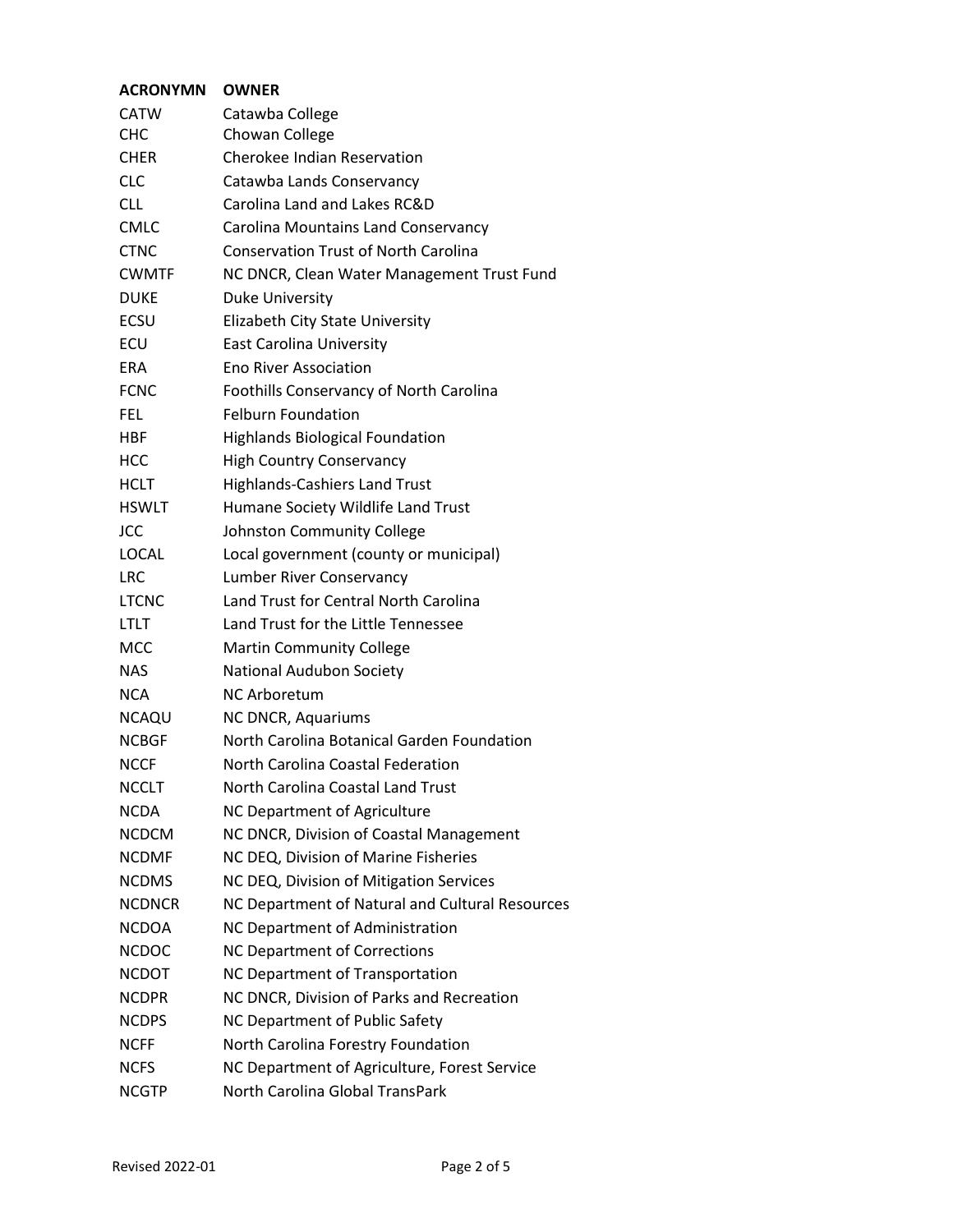| <b>ACRONYMN</b> | <b>OWNER</b>                                             |
|-----------------|----------------------------------------------------------|
| <b>NCHHS</b>    | NC Department of Health and Human Services               |
| <b>NCHS</b>     | North Carolina Herpetological Society                    |
| <b>NCMNS</b>    | NC DNCR, Museum of Natural Sciences                      |
| <b>NCNG</b>     | <b>NC National Guard</b>                                 |
| <b>NCNHP</b>    | NC DNCR, Natural Heritage Program                        |
| <b>NCPA</b>     | <b>NC State Ports Authority</b>                          |
| <b>NCPCP</b>    | NC Department of Agriculture, Plant Conservation Program |
| <b>NCSU</b>     | North Carolina State University                          |
| <b>NCWRC</b>    | NC Wildlife Resources Commission                         |
| <b>NCZOO</b>    | NC DNCR, Zoological Park                                 |
| <b>NENHC</b>    | Northeast New Hanover Conservancy                        |
| <b>NSL</b>      | <b>National Scout Lands</b>                              |
| PAC.            | Pacolet Area Conservancy                                 |
| PCC             | <b>Piedmont Community College</b>                        |
| <b>PLC</b>      | <b>Piedmont Land Conservancy</b>                         |
| <b>PRV</b>      | Private                                                  |
| <b>PW</b>       | <b>Public Waters</b>                                     |
| <b>RCC</b>      | Rockingham Community College                             |
| <b>SAFC</b>     | Southern Appalachian Forest Coalition                    |
| <b>SAHC</b>     | Southern Appalachian Highlands Conservancy               |
| SALT            | <b>Sandhills Area Land Trust</b>                         |
| <b>SCC</b>      | Sandhills Community College                              |
| <b>SWCD</b>     | Soil and Water Conservation District                     |
| <b>TCF</b>      | The Conservation Fund                                    |
| TLC             | <b>Triangle Land Conservancy</b>                         |
| <b>TMF</b>      | The Mattamuskeet Foundation                              |
| <b>TNC</b>      | The Nature Conservancy                                   |
| <b>TRLC</b>     | Tar River Land Conservancy                               |
| <b>UNCA</b>     | University of North Carolina - Asheville                 |
| <b>UNCC</b>     | University of North Carolina - Charlotte                 |
| <b>UNCCH</b>    | University of North Carolina - Chapel Hill               |
| <b>UNCW</b>     | University of North Carolina - Wilmington                |
| <b>USACE</b>    | <b>US Army Corps of Engineers</b>                        |
| <b>USCG</b>     | <b>US Coast Guard</b>                                    |
| <b>USDOD</b>    | <b>US Department of Defense</b>                          |
| <b>USEPA</b>    | <b>US Environmental Protection Agency</b>                |
| <b>USFS</b>     | <b>US Forest Service</b>                                 |
| <b>USFWS</b>    | <b>US Fish and Wildlife Service</b>                      |
| <b>USNPS</b>    | <b>US National Park Service</b>                          |
| <b>USVOA</b>    | <b>US Voice of America</b>                               |
| WCU             | <b>Western Carolina University</b>                       |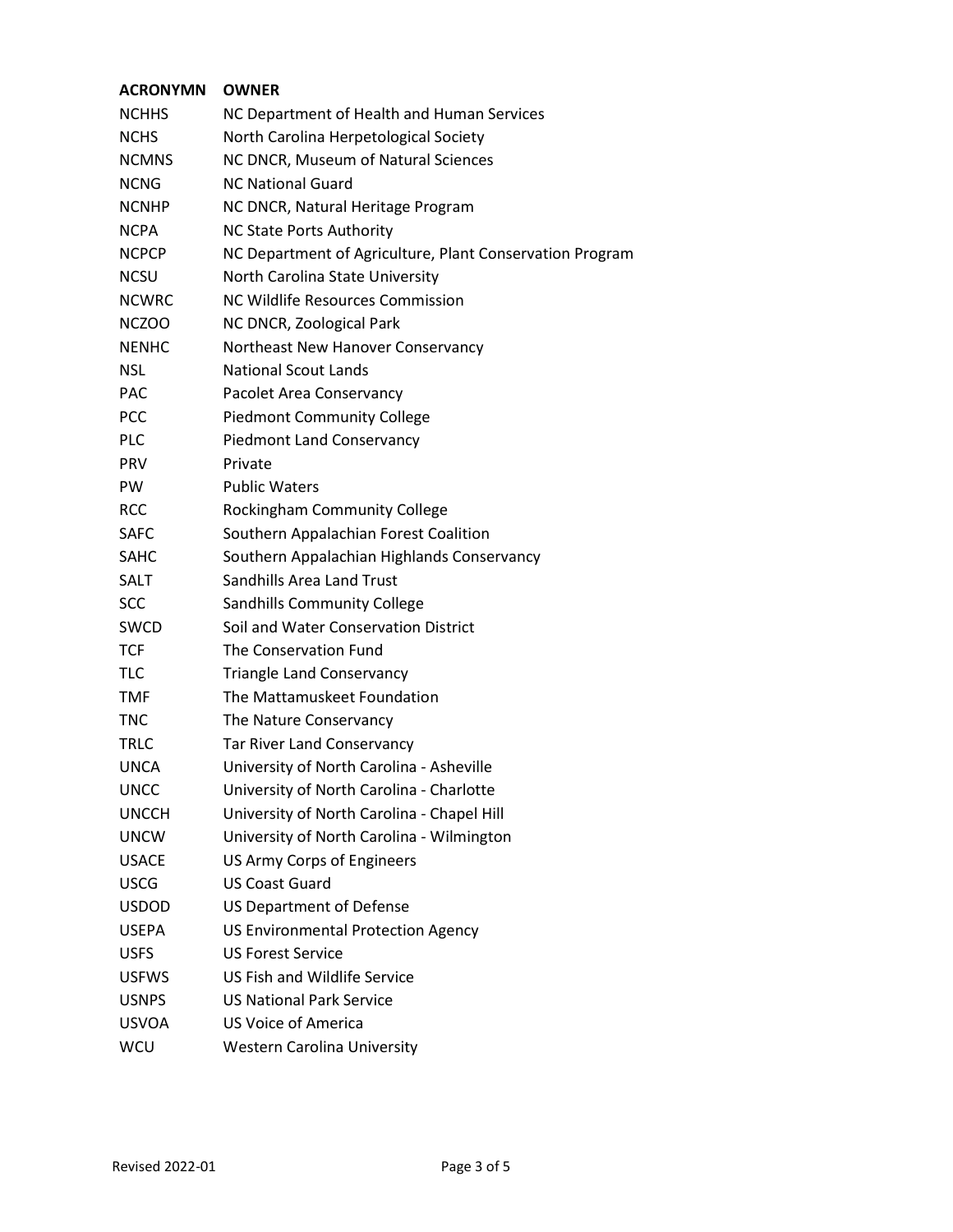The Representational Rating (R\_RATING) is designed to indicate a natural area's potential to contribute to a collection of the best locations for each tracked element within the state.

| <b>REPRESENTATIONAL</b><br><b>RATING</b> | <b>DEFINITION</b>                                                                                                                                                                                                                  |  |
|------------------------------------------|------------------------------------------------------------------------------------------------------------------------------------------------------------------------------------------------------------------------------------|--|
| R1 (Exceptional)                         | Natural area contains one of the best three examples of G1* or G2 or G3<br>Endemic Elements within it.                                                                                                                             |  |
| R2 (Very High)                           | Natural area contains the $4^{th}$ to $6^{th}$ best examples in the state of G1-G2 or G3<br>Endemic Elements, and/or one of the best three examples of any non-Endemic<br>G3 or any G4 or G5 Element within it.                    |  |
| R3 (High)                                | Natural area contains the $7th$ to $10th$ best examples in the state of G1-G2 or G3<br>Endemic Elements and/or the 4 <sup>th</sup> to 7 <sup>th</sup> best occurrences of any non-Endemic<br>G3 or any G4 or G5 Element within it. |  |
| R4 (Moderate)                            | Natural area contains 11 <sup>th</sup> to 14 <sup>th</sup> best examples in the state of G1-G2 or G3<br>Endemic Elements and/or the $8th$ to $11th$ best occurrences of any non-Endemic<br>G3 or any G4 or G5 Element within it.   |  |
| R5 (General)                             | Natural area contains site contains the one of the 30 best examples in the<br>state of Elements within it, which do not qualify for categories R1-R4.                                                                              |  |
| R5? (General?)                           | Natural area thought to have a representational rating of General, but further<br>inventory is needed.                                                                                                                             |  |
| n/a (Not Applicable)                     | A representational rating currently cannot be assigned to the natural area.                                                                                                                                                        |  |

\*G-Ranks are a measure of global imperilment of elements of biodiversity. G1=Critically imperiled, G2=Imperiled, G3=Vulnerable, G4=Apparently secure, G5=Secure. G-Ranks follow NatureServe methodology.

The Collective Rating (C\_RATING) evaluates the conservation value of each natural area based on the number of tracked elements present and the rarity of those elements, weighted in terms of both global and statewide imperilment of the element. The score of a natural area is calculated by summing the weighed scores of all the extant elements in the natural area.

| <b>COLLECTIVE</b><br><b>RATING</b> | <b>MINIMUM NUMBER OF</b><br><b>ELEMENTS IN NATURAL AREA</b>           | <b>CUMULATIVE ELEMENT SCORE</b> |
|------------------------------------|-----------------------------------------------------------------------|---------------------------------|
| C1 (Exceptional)                   | 10                                                                    | 91 and above                    |
| C <sub>2</sub> (Very High)         | 7                                                                     | 61-90                           |
| $C3$ (High)                        | 4                                                                     | 31-60                           |
| C4 (Moderate)                      | $\mathcal{P}$                                                         | 11-30                           |
| C5 (General)                       | 1                                                                     | $2 - 10$                        |
| C? (Unranked)                      | A collective rating currently cannot be assigned to the natural area. |                                 |